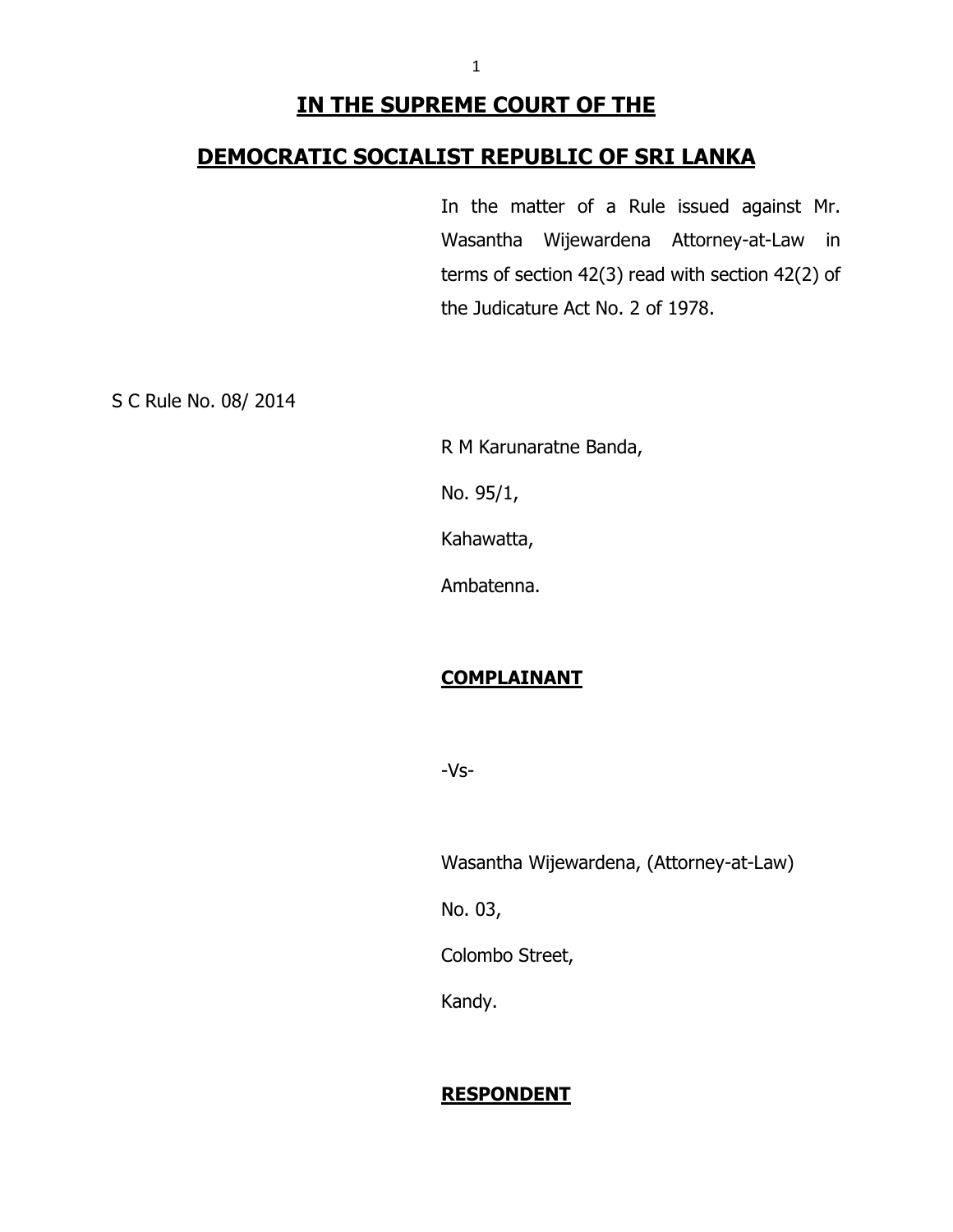# Before: **VIJITH K MALALGODA PC J P PADMAN SURASENA J S THURAIRAJA PC J**

Counsel: Dr. Avanthi Perera SSC with Sureka Ahamad SC for Attorney General.

Rohan Sahabandu PC for the Bar Association of Sri Lanka.

Respondent Wasantha Wijewardena Attorney-at-Law appeared in person.

Inquiry conducted on : 03-09-2019, 02-12-2019, 10-02-2020, and 10-03-2020.

Decided on : 25-09-2020

#### **P PADMAN SURASENA J**

Upon a Complaint against the Respondent Attorney-at-Law made to this Court by the Complainant, this Court served a copy of the said complaint on the Respondent Attorneyat-Law and called for his observations thereon. Thereafter, this Court referred the said complaint to a disciplinary committee of the Bar Association of Sri Lanka in accordance with section 43 of the Judicature Act with a direction to conduct a preliminary inquiry into the alleged misconduct of the Respondent Attorney-at-Law. This was to enable this Court to determine whether further proceedings should be taken against the Respondent Attorney-at-Law to deal with him under section 42 of the Judicature Act.

The said disciplinary committee (of the Bar Association of Sri Lanka) having inquired into the said complaint, has forwarded to this Court its order dated 07-12-2013. This has been produced before this Court marked **P 11**. The said disciplinary committee had concluded that the Respondent Attorney-at-Law, who has filed an application on behalf of the Complainant after receiving fees from him, has not given an acceptable explanation for his absence in the Supreme Court on 17-06-2009 and 20-07-2009, which were the dates the Court had fixed the said application for support. Further, the said disciplinary committee also had concluded that it was long after the Court had dismissed the said application that the Respondent Attorney-at-Law had made the re-listing application. The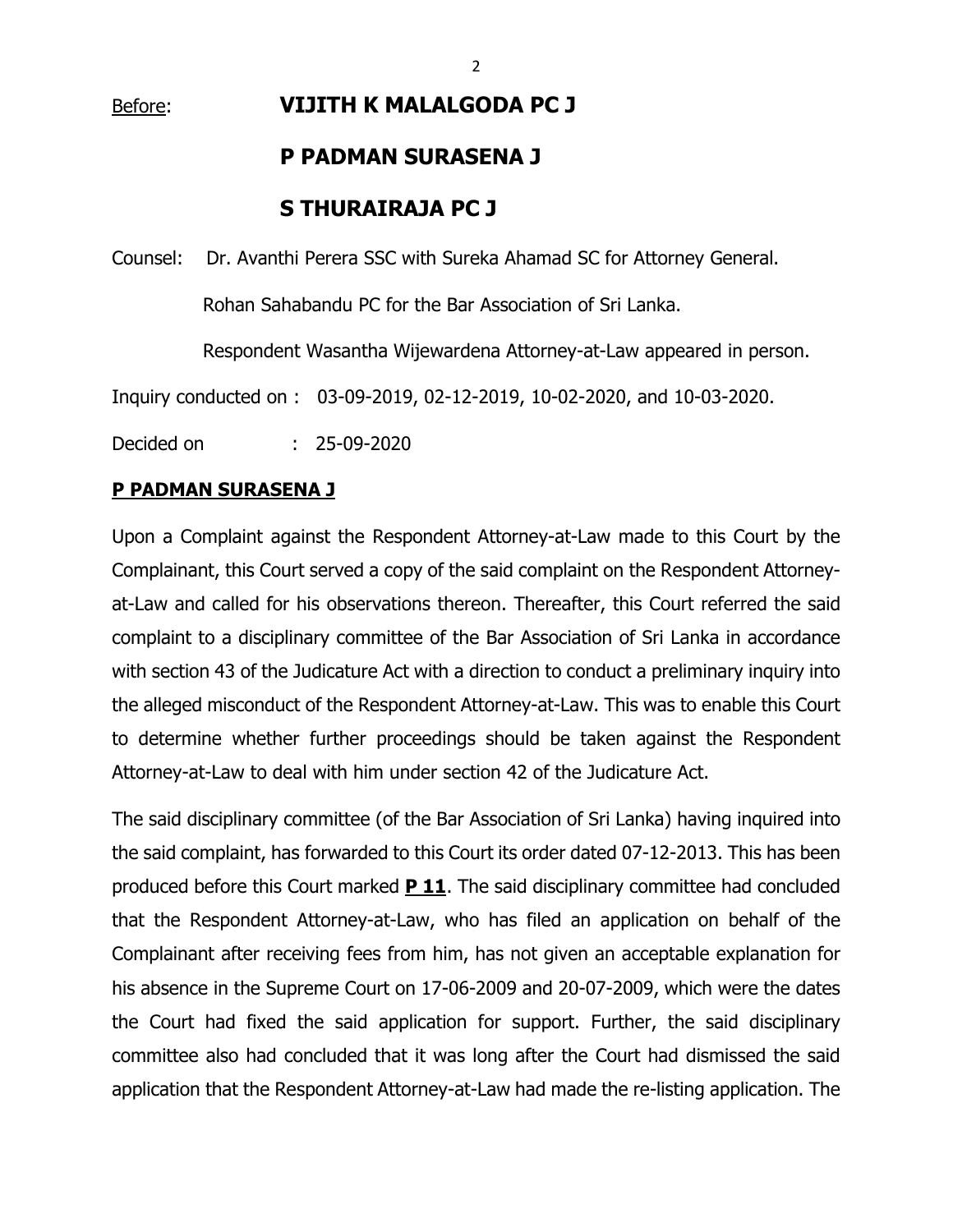said disciplinary committee had also stated in its order that it is a bounden duty on the part of the Respondent Attorney-at-Law to have examined the record to check the next date for support and that he should have taken steps to file a re-listing application immediately after the order of dismissal.

It was on the above basis that the disciplinary committee of the Bar Association of Sri Lanka had finally concluded that the Respondent Attorney-at-Law has not shown due diligence in carrying out his professional obligations towards his client and decided to refer the record of its proceedings to this Court for further action.

This Court on the receipt of the said record of proceedings by the said disciplinary committee noticed the Respondent Attorney-at-Law as well as the Hon. Attorney General to appear before this Court.

Thereafter, this Court on 09-05-2014 having considered the conclusions of the disciplinary committee of the Bar Association of Sri Lanka has directed the Registrar of this Court to forward certified copies of the relevant documents to the Hon. Attorney General for the purpose of drafting a Rule against the Respondent Attorney-at-Law in terms of the relevant provisions in the Judicature Act.

It was pursuant to the above order that Hon. Attorney General had prepared a draft Rule and submitted to this Court. It was the said Rule, <sup>1</sup> which was issued against the Respondent Attorney-at-Law under the hand of the Registrar of this Court.

The said Rule has averred the facts and circumstances relevant to the questionable acts and conduct of the Respondent Attorney-at-Law. The several averments of facts in the said Rule point to three main alleged questionable acts/conduct on the part of the Respondent Attorney-at-Law. They are as follows.

(i) The Respondent Attorney-at-Law never informed the Complainant that the Fundamental Rights Application, which was to be filed, would be time barred and that the Complainant would never have instructed the Respondent Attorney-at-

 $1$  Rule dated  $17<sup>th</sup>$  September 2014.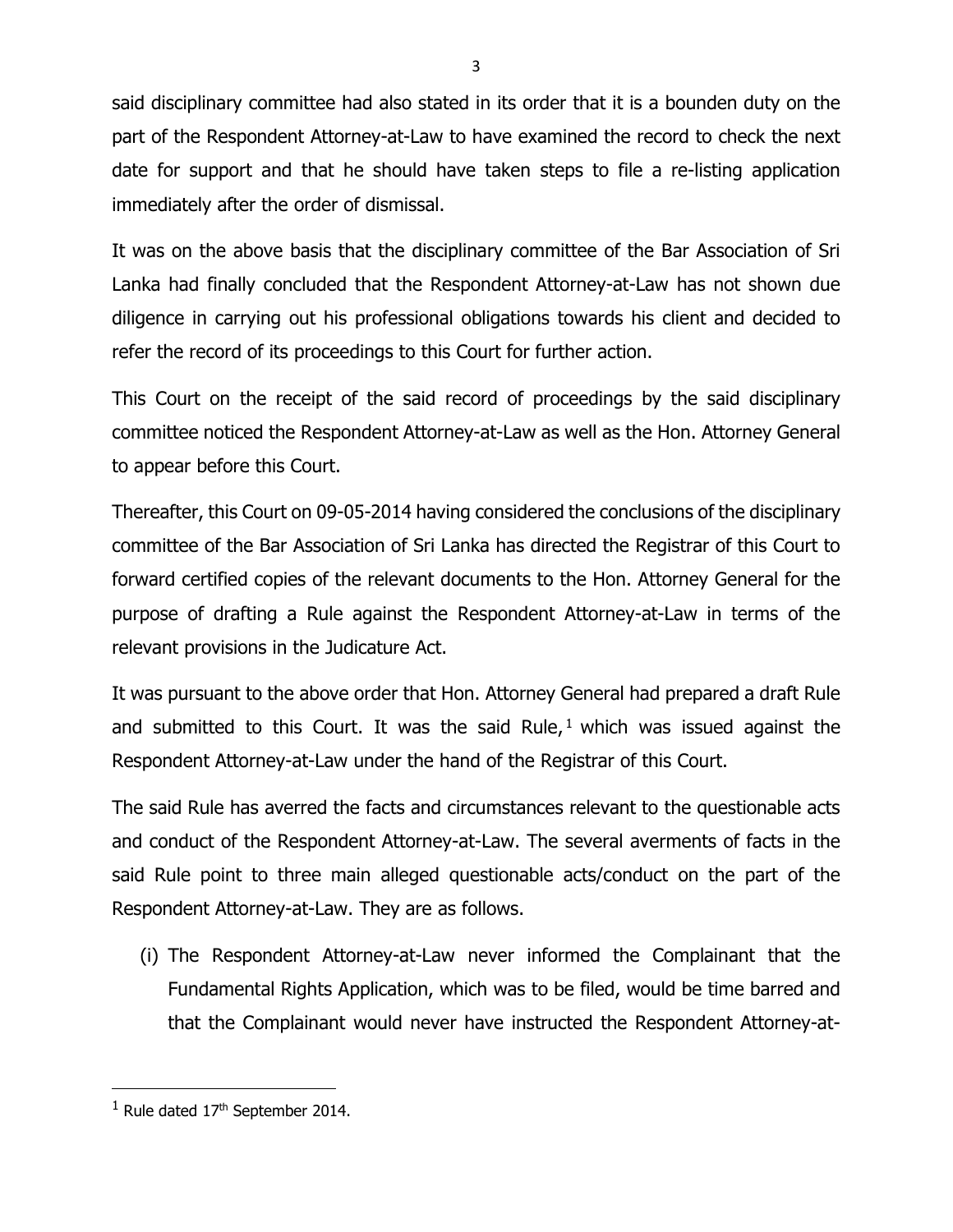Law to file such an application and paid his fees if he had been appraised of the said position.

- (ii) The Respondent Attorney-at-Law failed to appear for the petitioner in the relevant Fundamental Rights Application (No. SC FR 445 / 2009) when it was listed for support initially on 17-06-2009 and subsequently on 20-07-2009 and that the Supreme court dismissed the said application on the latter date as the Petitioner had been absent and unrepresented in Court.
- (iii)The Respondent Attorney-at-Law failed to file or support an application to have the said dismissed application re-listed and restored until he filed a motion on 19- 10-2009, which was rejected by the Supreme Court due to the delay.

It was on the premise of the above-alleged questionable acts/conduct by the Respondent Attorney-at-Law that the Rule has alleged that;

- a) by reason of the said acts and conduct, the Respondent Attorney-at-Law has conducted in a manner that would reasonably be regarded as disgraceful or dishonourable by Attorneys-at-Law of good repute and competence and have thus committed a breach of Rule 60 of the Supreme Court (Conduct of and Etiquette for Attorneys-at-Law) Rules 1988, made under Article 136 of the Constitution of the Democratic Socialist Republic of Sri Lanka;
- b) by reason of the aforesaid acts and conduct, the Respondent Attorney-at-Law has conducted in a manner that would render him unfit to remain as an Attorney-at-Law and has thus committed a breach of Rule 60 of the said Rules;
- c) by reason of the aforesaid acts and conduct, the Respondent Attorney-at-Law has conducted in a manner which is inexcusable and such as to be regarded as deplorable by his colleagues in the profession and has thus committed a breach of Rule 60 of the said Rules;
- d) by reason of the aforesaid acts and conduct, the Respondent Attorney-at-Law has conducted in a manner unworthy of an Attorney-at-Law and has thus committed a breach of Rule 60 of the said Rules;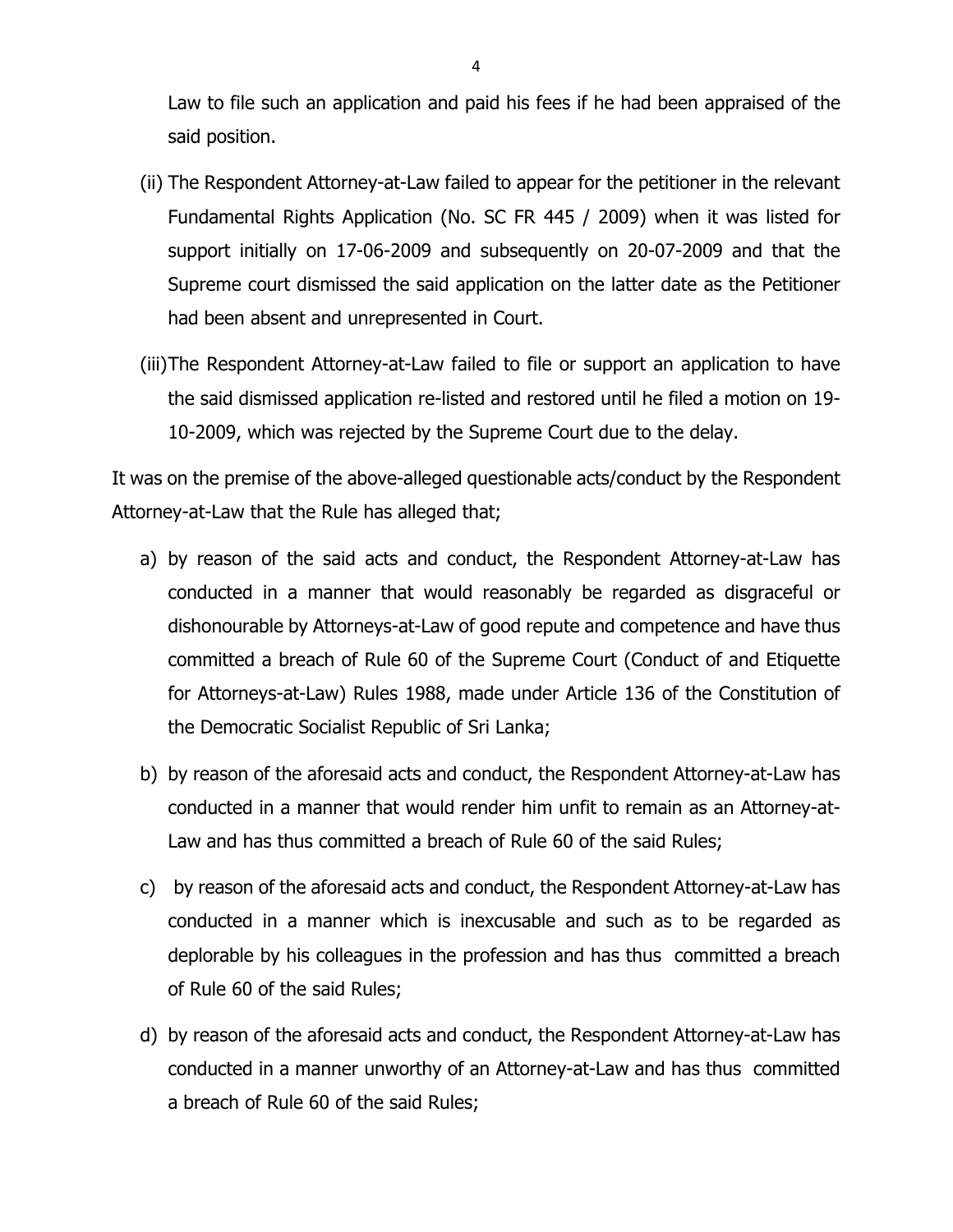- e) by reason of the aforesaid conduct, the Respondent Attorney-at-Law has committed acts of;
	- i. deceit and/or;
	- ii. malpractice.

Having alleged as above, the Rule has directed the Respondent Attorney-at-Law, to appear before this Court and show cause as to why he should not be suspended from practice or be removed from the office of the Attorney-at-Law of the Supreme Court of the Democratic Socialist Republic of Sri Lanka, in terms of section 42(2) of the Judicature Act.

The Respondent Attorney-at-Law appeared in person to defend himself. This Court then read out the said Rule and handed over a copy of the said Rule to him in open court. As the Respondent Attorney-at-Law moved for time to show cause the Court then had granted him time and fixed the inquiry for another date.<sup>2</sup> Thereafter, the Court commenced the inquiry on 03-09-2019 and concluded it on 10-03-2020.

The main witness called in support of the Rule is Randilisi Mudiyanselage Karunaratne Banda who is the Complainant in this case. In addition, the evidence of the Registrar of the Supreme Court was also led before this Court in support of the Rule. After the learned Senior State Counsel closed the case in support of the Rule, the Respondent Attorney-at-Law also gave evidence under oath.

The Respondent Attorney-at-Law did not challenge the following factual positions in the course of the inquiry before this Court. Therefore, the said factual positions became common grounds. They are as follows.

(i) The Complainant having paid the full fees quoted, had duly retained the Respondent Attorney-at-Law, and instructed him to file a Fundamental Rights Application in the Supreme Court in order to obtain relief for the complained infringement of his Fundamental Rights.

<sup>2</sup> Vide proceedings dated 17-09-2014.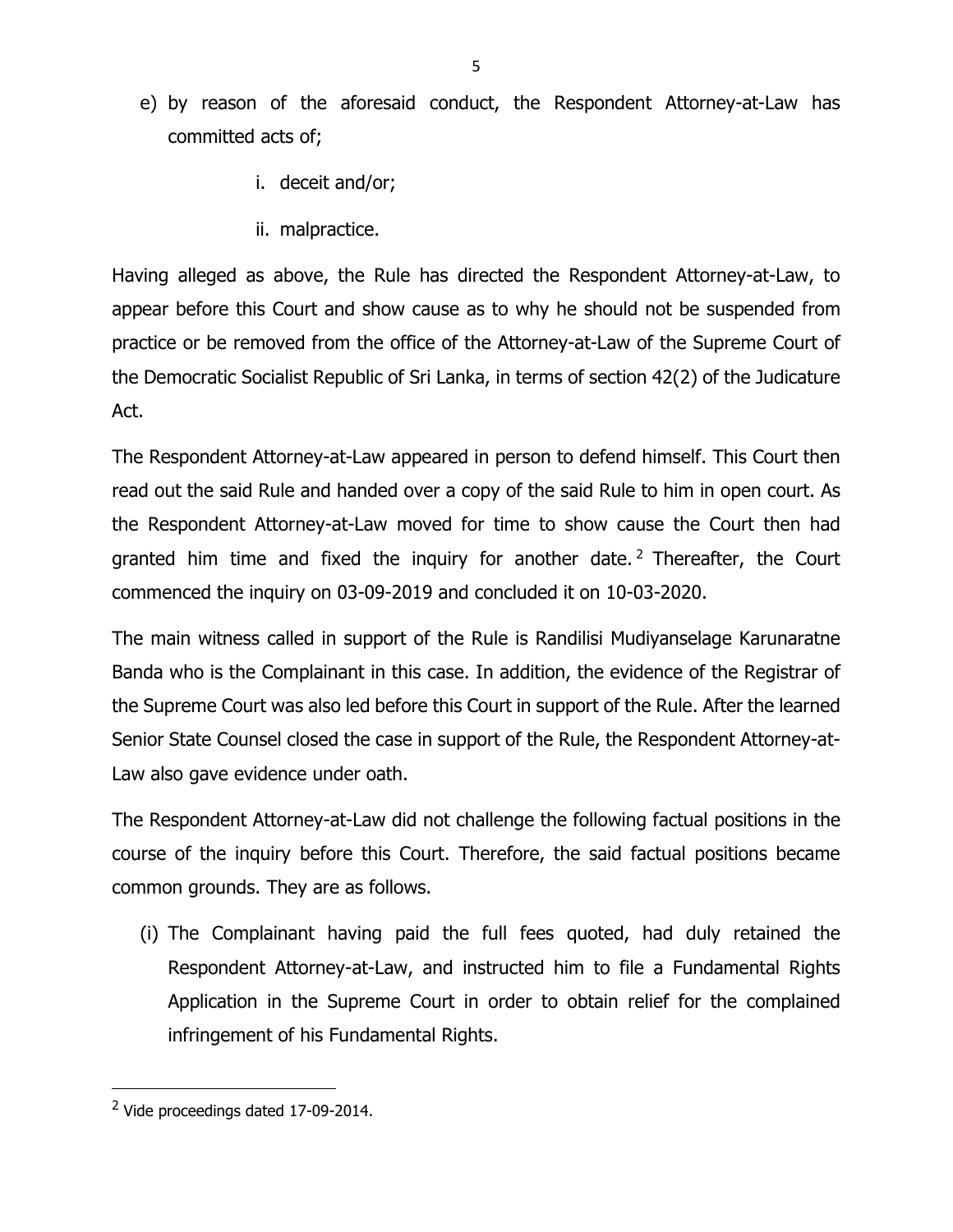- (ii) Accordingly, the Respondent Attorney-at-Law has filed the Fundamental Rights Application bearing No. SC FR 445 / 2009, which was then fixed for support for 17-06-2009. The record of the Fundamental Rights Application bearing No. SC FR 445 / 2009 was produced marked **P 8**.
- (iii)The Respondent Attorney-at-Law did not appear for the Petitioner in Court to support the said application on 17-06-2009. However, he has arranged another Attorney-at-Law to appear for the Petitioner in Court and make an application on his behalf for a postponement. Upon the said application, the Court re fixed the application for support for 20-07-2009.
- (iv)The Respondent Attorney-at-Law failed to appear to support this application on 20-07-2009. Therefore, on that date, the Supreme Court has dismissed the application on the basis that the Petitioner was absent and unrepresented. The journal entry containing the order made by Court on 20-07-2009 has been produced marked **P 8(a)**.
- (v) The Respondent Attorney-at-Law failed to file or support an application to have the said dismissed application re-listed and restored until he filed a motion on 19- 10-2009, which requested to list it for  $10^{th}$  or  $11^{th}$  or  $12^{th}$  November 2009.
- (vi)The then Hon. Chief Justice who presided on the bench, which dismissed the Complainant's application on 20-07-2009, had made order on the motion dated 19-10-2009 filed by the Respondent Attorney-at-Law. The said order dated 27-10- 2009 stated, "Do not list this". The relevant journal entry in the record of the Fundamental Rights application bearing No. SC FR 445 / 2009 has been produced marked **P 2(a)**.

I have already stated above that the Rule point to three main alleged questionable acts/conduct on the part of the Respondent Attorney-at-Law. As the second of the said three main alleged questionable acts/conduct of the Respondent Attorney-at-Law is a quite straightforward complaint it would be opportune to consider it first.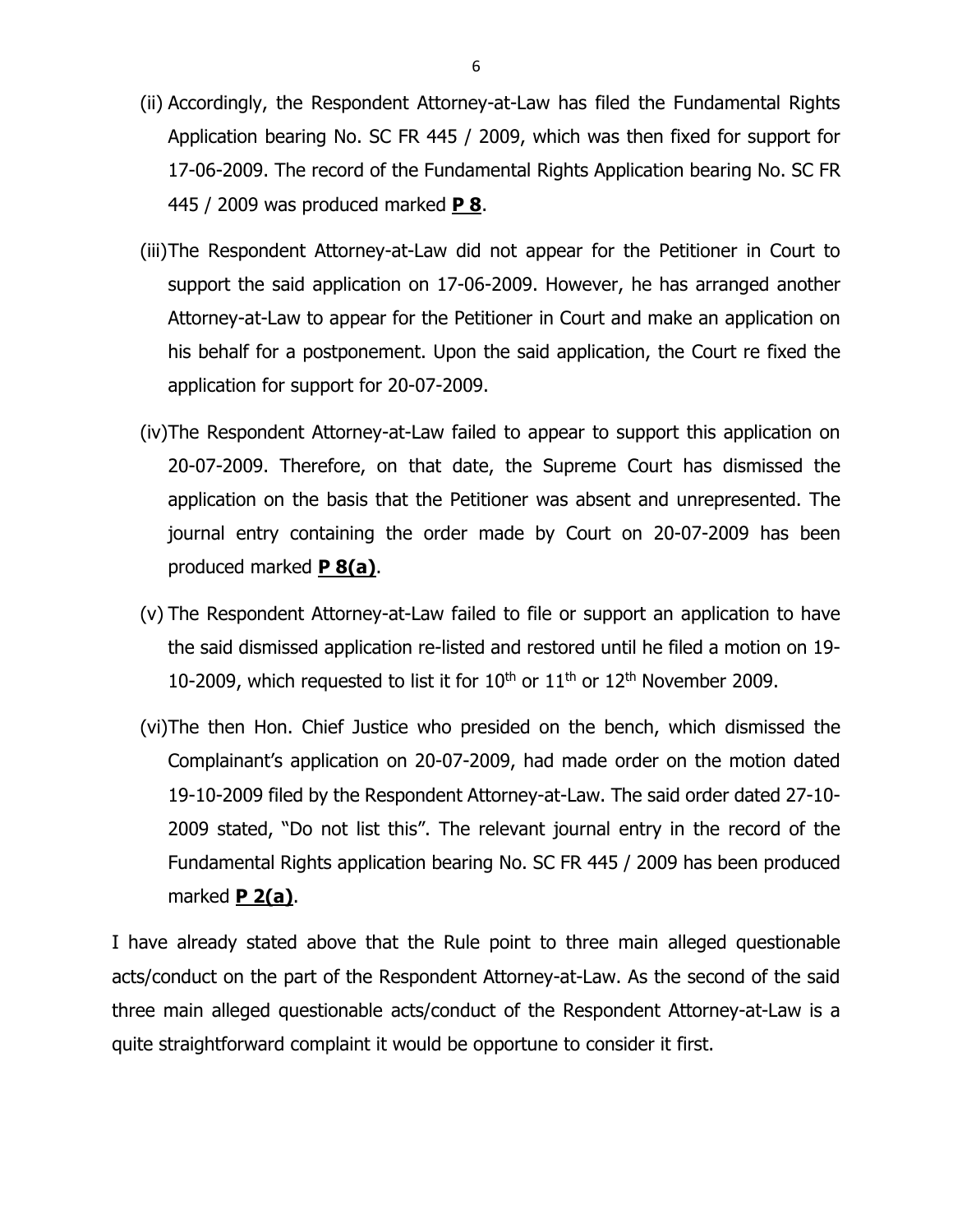The said second questionable act/conduct alleged that the Respondent Attorney-at-Law failed to appear (for the Complainant) in Court in the Fundamental Rights Application No. SC FR 445 / 2009 when it came up for support initially on 17-06-2009 and subsequently on 20-07-2009 and the said failure resulted in the Supreme court dismissing the said application on the basis that the Petitioner had been absent and unrepresented in Court on the latter date.

Rule 16 of Supreme Court (Conduct of and Etiquette for Attorneys-at-Law) Rules 1988 is as follows,

"Where the services of an Attorney-at-Law have been retained in any proceedings in any Court, tribunal or other institution established for the administration of justice, it shall be the duty of such Attorney-at-Law to appear at such proceedings, unless prevented by circumstances beyond his control."

The Respondent Attorney-at-Law gave evidence on his behalf in the course of the instant inquiry. He categorically admitted in his evidence that it was his responsibility to have made arrangements for an appearance of counsel on the date the Court had fixed the case for support.

I would at this stage, digress to examine how this Court has previously viewed such absence of such Attorneys-at-Law, which had resulted in failures on their part to perform their duties on behalf of their clients. It would suffice to refer to the following two cases.

In the case of **Daniel vs Chandradewa**,<sup>3</sup> the facts are as follows.

In an action filed in the District Court of Colombo, the registered Attorney on record between 22-03-1988 and 06-08-1992 was Chandradewa who was the respondent Attorney-at-Law in that case. One of the allegations against the said Attorney-at-Law was her failure to appear in Court and or not having performed her duties on behalf of her client in the said pending action before the District Court.

<sup>&</sup>lt;sup>3</sup> 1994 2 Sri LR 1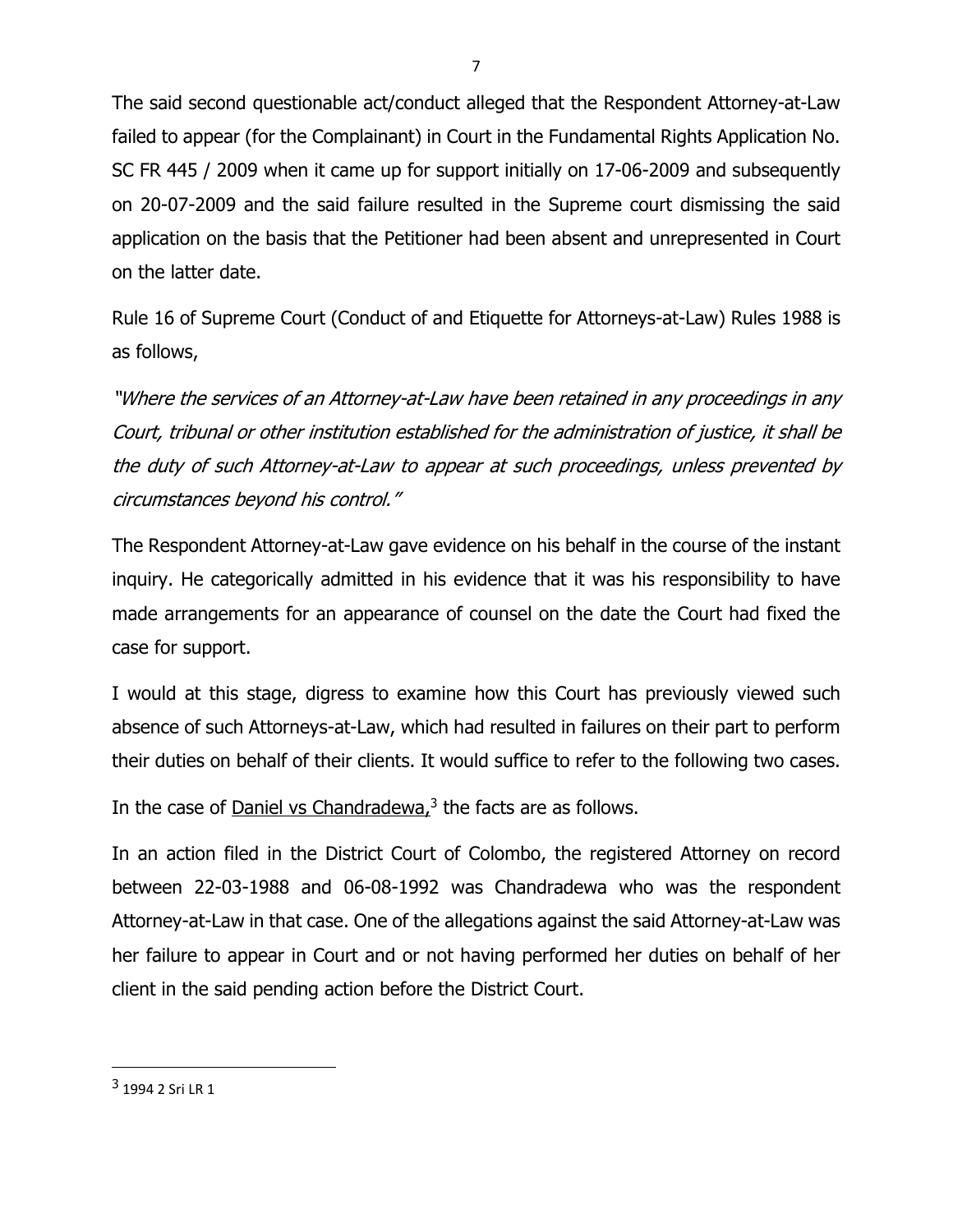The said District Court case was an action filed under Chapter 53 of the Civil Procedure Code to recover a liquid claim through summary procedure. The defendant D E Daniel<sup>4</sup> made an application seeking the permission of Court to file answer.

The court ordered the Defendant to file written submissions on 04-05-1988 to enable Court to decide whether it should grant leave for the Defendant to defend the said action conditionally or unconditionally.

The Defendant's written submissions was not filed on 04-05-1988 as directed by Court. His registered Attorney on record (the respondent Attorney-at-Law Chandradewa) was absent on 04-05-1988. The Court reserved its order for 06-06-1988 on which date also the registered Attorney was absent. The Court issued notice for 27-06-1988. The registered Attorney was not present on 27-06-1988 but another Attorney –at-Law Mr. Welcome appeared on that day and moved for a postponement. The Court fixed 11-07- 1998 as the final date for the filing of written submissions. Mr. Welcome appeared for the Defendant on 11-07-1988 but the registered Attorney was absent. As no written submissions was filed on 11-07-1988, Court directed to call the case on 19-08-1988 for an order.

The respondent Attorney-at-Law took up the position that she was not present in Court on 19-08-1988 because on the previous date namely 11-07-1988 Mr. Welcome Attorneyat-Law had appeared on her instructions and obtained the date. She therefore took up the position that she did not know that the date given was 19-08-1988 as she was not present herself in Court at the time the said date was fixed. She further took up a position that when a counsel appears and obtains a date it is a date convenient to that counsel and therefore the responsibility shifts to that counsel to keep a track of the case and appear on the next date or prepare answer or written submissions or whatever document he had undertaken to prepare before the next date.

This Court rejecting that argument stated as follows.

<sup>&</sup>lt;sup>4</sup> He is the complainant in the subsequently issued Rule against his Attorney-at-Law.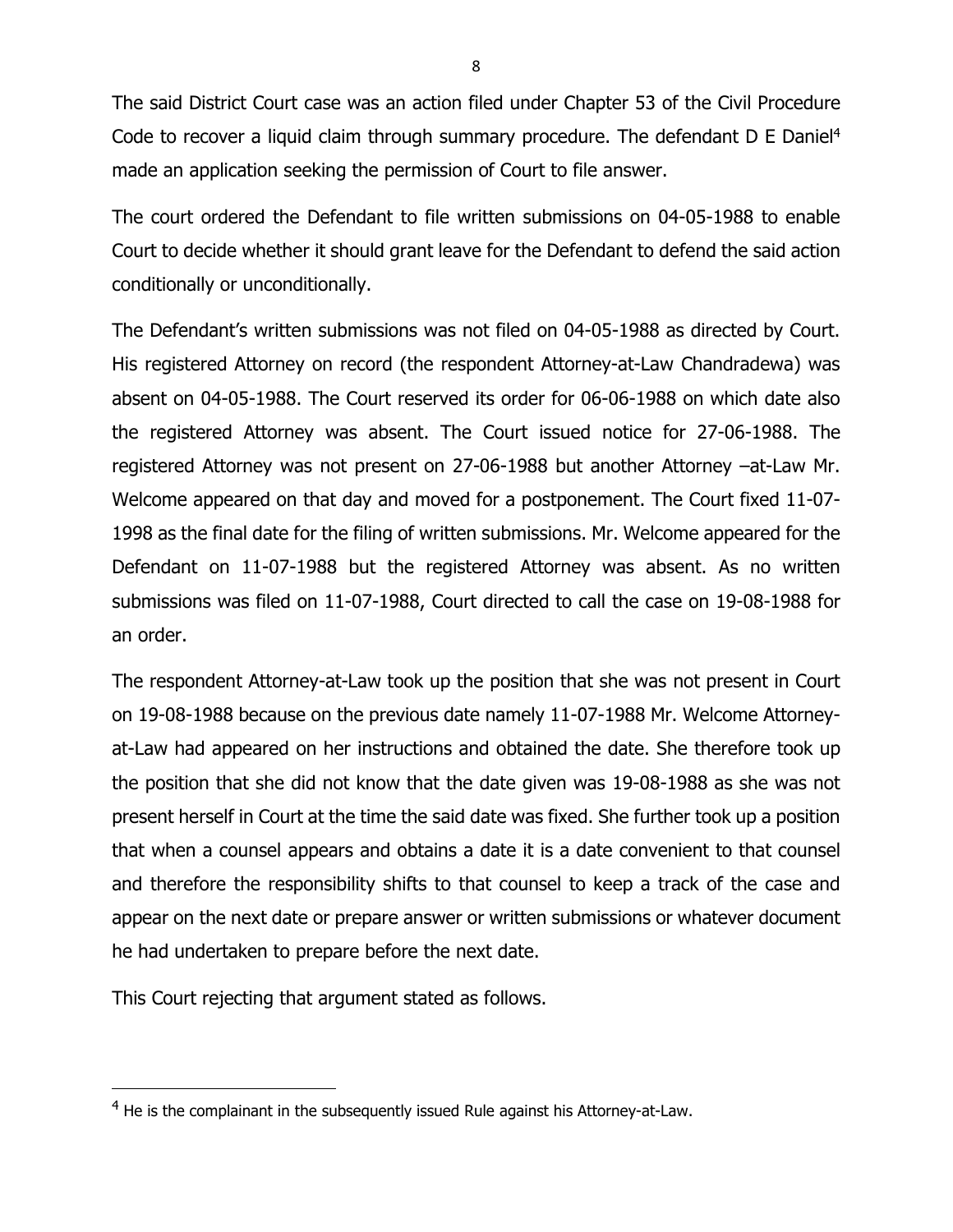"…. While an Attorney who has been retained and instructed by <sup>a</sup> Registered Attorney to appear as counsel for the purpose of conducting the case, and who in so acting, obtains <sup>a</sup> date to suit his convenience, could be reasonably expected to appear on that date to conduct the case, Mr. Welcome had not been so retained and instructed. According to the evidence of the respondent, she retained Mr. Welcome on each of the two occasions on which he appeared for the specific and limited purpose of obtaining postponements because the respondent was engaged in the business of another Court. There was nothing to show that the date was suggested by Mr. Welcome to suit his convenience. There was no reason for him to have asked for <sup>a</sup> particular date since he was not the counsel in the case. The respondent knew the circumstances in which Mr. Welcome was retained and she could not have reasonably assumed that Mr. Welcome would appear once again. There is certainly no duty as suggested by learned counsel for the respondent that an Attorney who is merely instructed to appear for the purpose of requesting <sup>a</sup> postponement, should, without being instructed to do so, appear again. Having asked Mr. Welcome to obtain <sup>a</sup> postponement, it was her duty to ascertain what the decision of the Court was in response to his application. This, she should have ascertained form Mr. Welcome, who, she claims, she retained, or by examining the journal entries from time to time, as <sup>a</sup> Registered Attorney should do, especially if he or she has not been in Court on account of his or her presence having being dispensed with by counsel. Having ascertained the next date, the respondent should have either instructed counsel to appear on that date or personally appeared for the client on that date. Ranaweera vs Jinadasa and Gunapala<sup>5</sup> does not assist the respondent. If a Registered Attorney has not appointed another Attorney to act as counsel, or having appointed counsel, he has not agreed with counsel that the attendance in Court of such Registered Attorney may be dispensed with, then such Registered Attorney must personally keep <sup>a</sup> track of the dates of hearing, having regard to the usual way in which dates of hearing are fixed and notice is given in the Court or tribunal, and appear when the case comes on for hearing or other purpose decided or ordered by the Court or tribunal. In the circumstances, the absence

<sup>5</sup> SC Appeal 41/1991 SC minutes of 27-03-1992.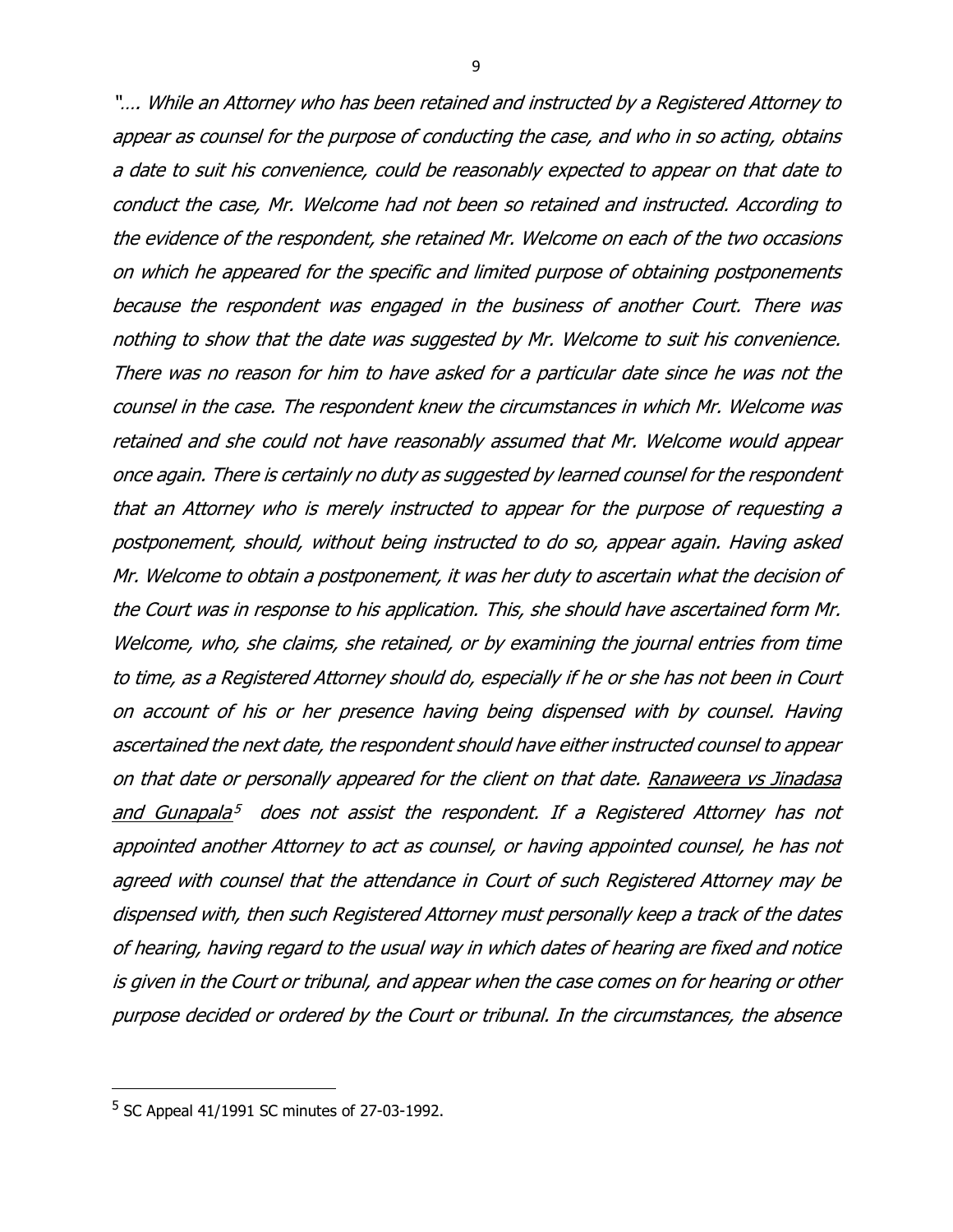of the respondent on the 19<sup>th</sup> of August 1998 was an inexcusable contravention of her obligation to appear for the Complainant. …"

The second case I would refer to is the case of Piyadasa Vs Kurukulasuriya Attorney-at-Law.<sup>6</sup> It is also a case where this Court had to deal with an Attorney-at-Law who was in default of his basic obligation to exercise due diligence in an application for leave to appeal pending before the Court of Appeal.

In that case Piyadasa who was the Defendant in the District Court case No. 860/RE retained the respondent Attorney-at-Law in an application for leave to appeal against an order made in favour of said Piyadasa pending before the Court of Appeal. The said respondent Attorney-at-Law failed to enter his appearance, give his free dates and failed to keep a track of the said application. Subsequently the Court of Appeal decided the appeal against said Piyadasa who was unrepresented in Court.

Having examined the material and the arguments of the respective parties this Court stated as follows.

"…. However had the Respondent entered his appearance and given his free dates, in all probability the case would have been listed on <sup>a</sup> date suitable to him; and if it was not, that would have been <sup>a</sup> sufficient ground for re-listing. There would have been no defaults on 13-11-90 04-09-91, 27-11-91, 18-09-92, 30-10-92 and 24-11-92. Despite avoidable lapses by the registry officials, it was thus the Respondent who was principally responsible for those defaults which resulted in adverse orders being made on 13-11-90 and 24-11- 92. His evidence indicated that he was waiting some intimation form the Court of Appeal, but the practice of the Court clearly did not entitle <sup>a</sup> party or his Attorney-at-Law to any such notice. Nor can this Court treat his responsibility as any less simply because he retained Attorney-at-Law Hirimuthugoda, for it is the <sup>r</sup>espondent's position that Attorneyat-Law Hirimuthugoda was only asked to appear on 11-10-90 and 03-12-90 and, thereafter, "to have an eye on the appeal list" not that he was retained to argue the case.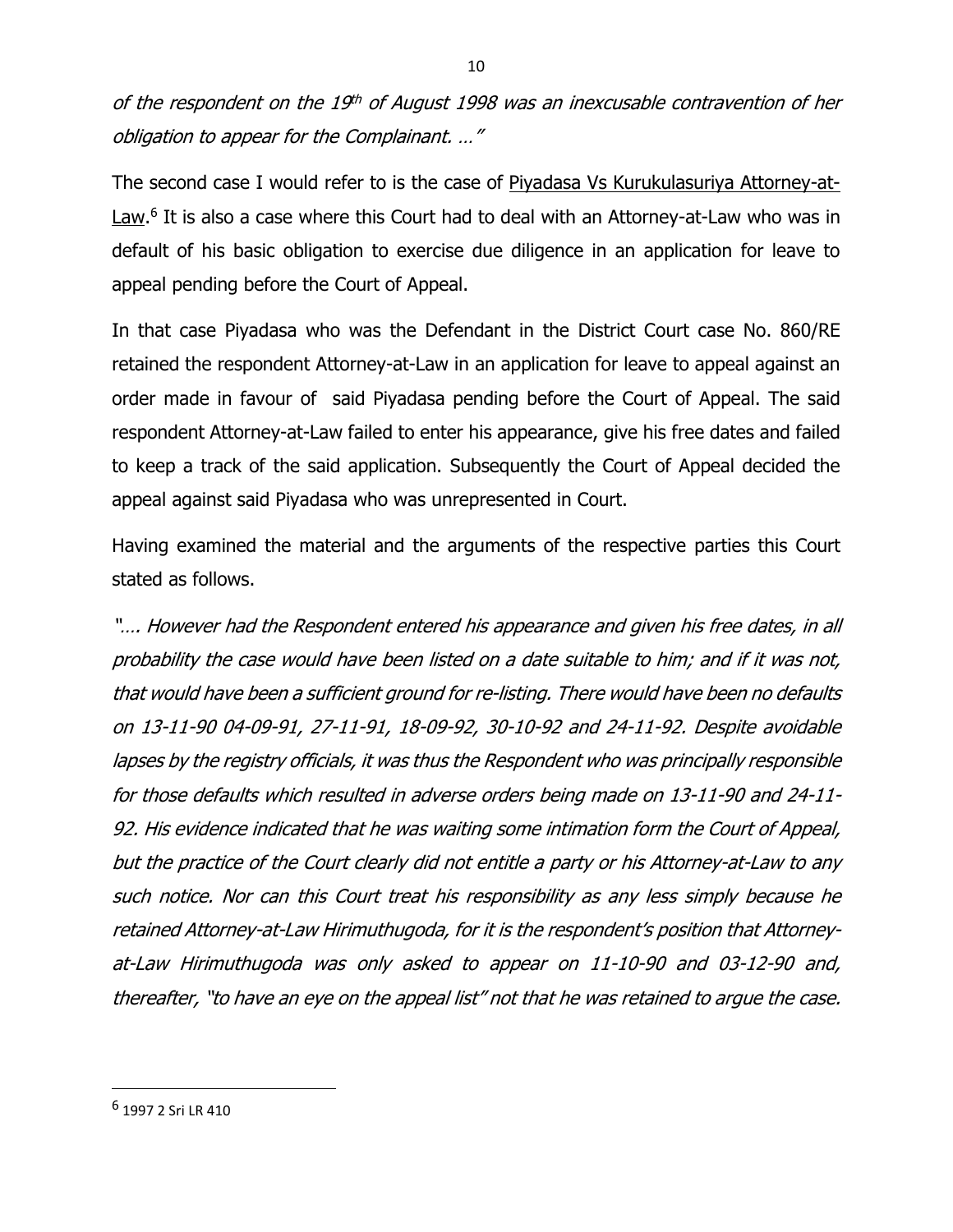As the registered Attorney, it remained the <sup>r</sup>espondent's responsibility to deal with the case.(See Daniel Vs Chandradewa) … "

On the above basis this Court held that the said Respondent Attorney-at-Law was in default of his basic obligation to exercise due diligence, now expressly recognized in rules 10 and 15 of the Supreme Court (Conduct of and Etiquette for Attorneys-at-Law) Rules 1988.

Let me now come back to the instant case. As has already been mentioned above, the Respondent Attorney-at-Law has categorically admitted that it was his responsibility to have made arrangements for an appearance of counsel on the date the Court had fixed the case for support. He has neither appeared nor made any such arrangement for an appearance by any other counsel. The Respondent Attorney-at-Law has admitted that the complainant has fully paid his fees.

The Fundamental Rights application of the complainant has been dismissed for nonprosecution with due diligence since no Attorney-at-Law had appeared on that date. When that was brought to his notice by his client and on repeated requests and reminders, the Respondent Attorney-at-Law has undertaken to file necessary papers to move Court to have the dismissed application re-listed.

The position taken up by the Respondent Attorney-at-Law in this regard is that he heard the next date of the case as 20-07-2009 when the Attorney-at-Law who appeared on his behalf in Court on 17-06-2009 telephoned him and conveyed the next date in the night of 17-06-2009 itself. However, under cross-examination the Respondent Attorney-at-Law had admitted;

- (i) that the free dates he provided to the said Attorney-at-Law who appeared on 17- 06-2009 were  $20^{th}$ , 21st and 22<sup>nd</sup> of July 2009;
- (ii) that it was his responsibility to correctly ascertain the next date of the case and that the application got dismissed on 20-07-2009 because of his fault;
- (iii) that one of his friends conveyed the fact that this case was dismissed by Court in the night of that date itself i.e. 20-07-2009.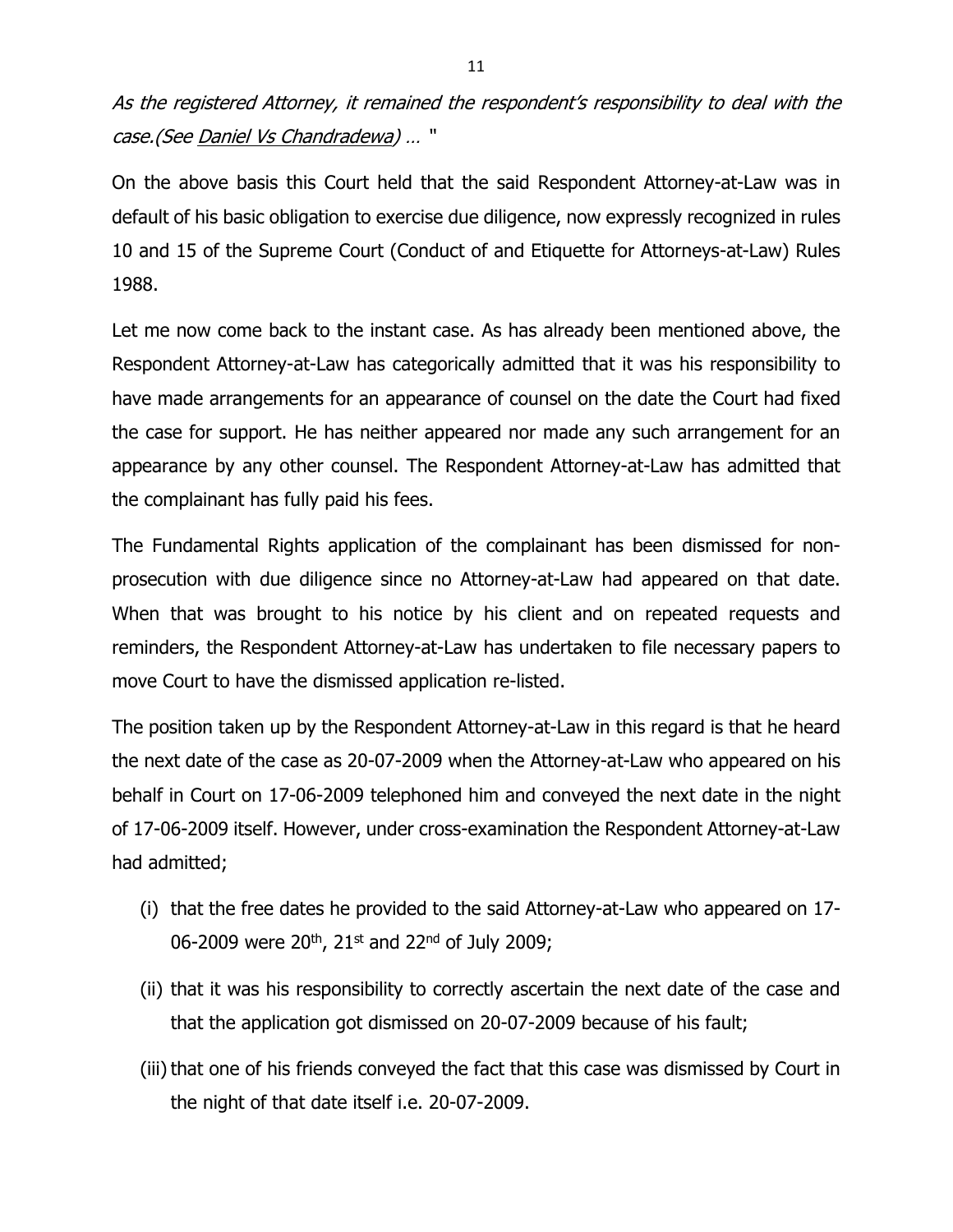In addition, the evidence of the Complainant who was also in Court on 17-06-2009 is also relevant in this regard. The Complainant, having noted the next date the Court re-fixed the case for support as 20-07-2009, has subsequently informed the Respondent Attorneyat-Law over the telephone that the case has been re-fixed for support for 20-07-2009. The Respondent Attorney-at-Law has not challenged the said evidence of the Complainant.

Thus, it is clearly established that the Respondent Attorney-at-Law was in default of his basic professional obligation towards his client. The said obligations are expressly recognized in rules 10 and 15 of the Supreme Court (Conduct of and Etiquette for Attorneys-at-Law) Rules 1988.

Therefore, I hold that the above-mentioned second main alleged questionable acts/conduct on the part of the Respondent Attorney-at-Law has been clearly established before this Court.

I would now proceed to consider the above-mentioned third main alleged questionable acts/conduct of the Respondent Attorney-at-Law. It is the fact that the Respondent Attorney-at-Law failed to file or support an application to have the said dismissed application re-listed and restored until he filed a motion on 19-10-2009, which was rejected by the Supreme Court due to the delay.

It is to be noted that the Supreme Court has first dismissed the said Fundamental Rights Application of the Complainant on 20-07-2009. The Respondent Attorney-at-Law had thereafter filed a motion dated 19-10-2009 with a petition and an affidavit requesting Court to re-list the dismissed application. However, the then Hon. Chief Justice who presided on the bench, which dismissed the Complainant's application on 20-07-2009, had made order on the above motion (dated 19-10-2009) stating "Do not list this". The relevant journal entry in the record of the Fundamental Rights application bearing No. SC FR 445 / 2009 has been produced marked **P 2(a)**.

The Respondent Attorney-at-Law had thereafter filed another motion dated 13-01-2010 to move Court to list the case on  $25<sup>th</sup>$  or  $27<sup>th</sup>$  or  $28<sup>th</sup>$  January 2010 to enable him to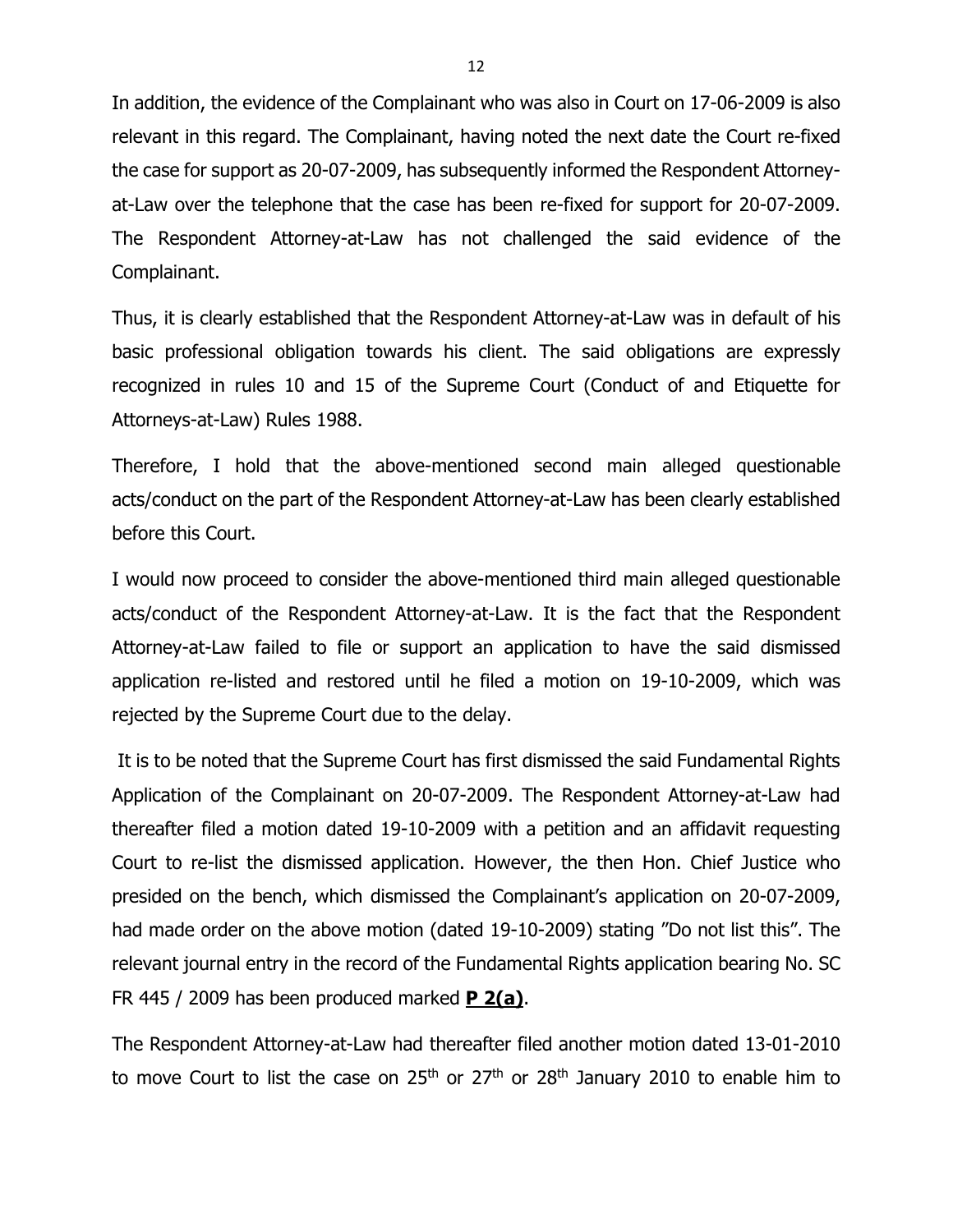support a re-listing application. However, the then Hon. Chief Justice as per **P 9(a)** had made the following order.

"Counsel for the Petitioner has stated that he got relief after filing this application. Therefore no need to list this again. Furthermore this application was dismissed on the 20<sup>th</sup> of July and he was informed of this on the 21st but he took two months time to file <sup>a</sup> motion to get it re-listed and that is the reason why re-listing was not permitted by me on 27/10. That order stands."

The Respondent Attorney-at-Law giving evidence on his behalf in the course of the instant inquiry categorically admitted that it was his responsibility to have made arrangements for an appearance of counsel on the date the Court had fixed the case for support. He also has admitted that it was his responsibility to have moved Court in the proper manner to get the dismissed case re-listed within a reasonable time. The Respondent Attorneyat-Law at a later stage of his evidence reluctantly admitted that he had failed in the above obligations towards his client.

Rule 15 of Supreme Court (Conduct of and Etiquette for Attorneys-at-Law) Rules 1988 is as follows,

"On accepting any professional matter from <sup>a</sup> client or on behalf of any client, it shall be the duty of the Attorney-at-Law to exercise his skill with due diligence to the best of his ability and care in the best interests of his client in such matter as he may decide and he should do so without regard to any unpleasant consequences either to himself or to any other person. Furthermore he should at all times so act with due regard to his duty to Court, tribunal or any institution established for the Administration of Justice before which he appears and to his fellow Attorneys-at-Law opposed to him."

The excuse offered by the Respondent Attorney-at-Law with regard to his failure to take immediate steps to tender and support a re-listing application is the receipt of letter dated 29-06-2009 produced marked **R 5** and sending of a letter of demand. Although the Respondent Attorney-at-Law has attempted to justify the said failure, giving that explanation in the face of further questioning, he was compelled to admit that such a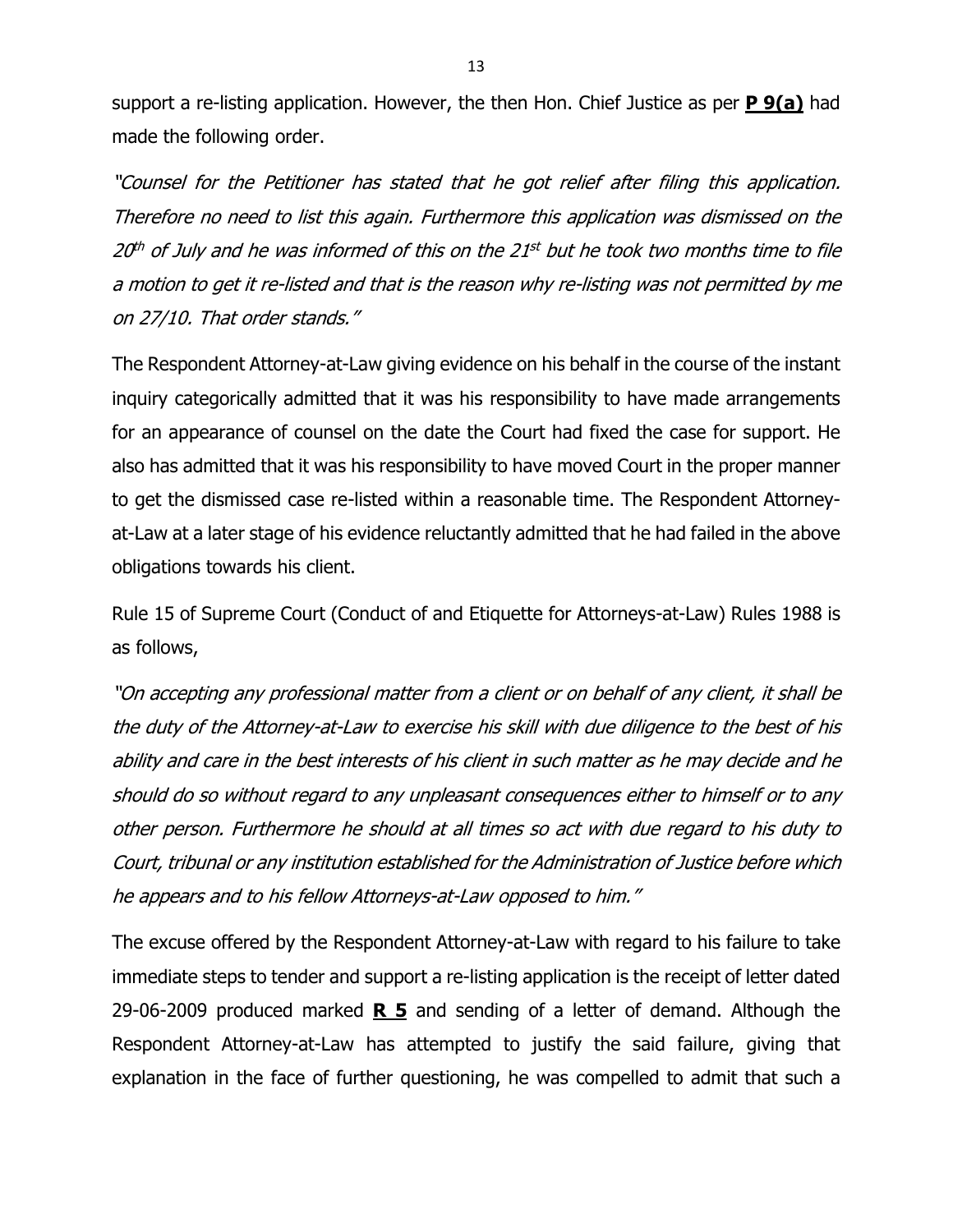move is not a substitute for the restoration of the dismissed case. Further, it must be noted that the letter **R 5** is dated 29-06-2-2009 while the date of dismissal is 20-07-2009. Therefore, the letter **R 5** had been received before the Court dismissed the Fundamental Rights Application.

In addition, it is the evidence of the Complainant that he continuously reminded and requested the Respondent Attorney-at-Law to take steps to file a re-listing application immediately. The Respondent Attorney-at-Law has not challenged the above evidence. Moreover, the Respondent Attorney-at-Law was silent when he was questioned as to whether he suggested the above position (excuse offered by him in his evidence) to the Complainant when he was cross-examining the Complainant.

Another excuse the Respondent Attorney-at-Law had attempted to offer in that regard is the fact that the Complainant did not approve the motion produced marked **P 1**, which he had drafted to file in order to move Court to re-list the dismissed case. At this instance, also he had attempted to state that it was necessary for him to file an affidavit from the Complainant along with a re-listing application. Again, in the face of further questioning the Respondent Attorney-at-Law has finally admitted that such an affidavit (from the Complainant) is not required in the said re-listing application. Moreover, the Respondent Attorney-at-Law in the face of further questioning admitted with reluctance that it is not necessary for an Attorney-at-Law to obtain the approval of the draft motion from the client before filing such motion in Court.

In any case, the motion marked **P 1**, is dated 01-09 2009. The Respondent Attorney-at-Law has admitted that it is a motion, which was never filed in Court. The original record of SC FR 445/2009 was produced in this inquiry marked **P 8**. The journal entries therein clearly show that the said motion **P 1** has never been filed in Court. The Complainant in his evidence has stated that the Respondent Attorney-at-Law instructed him to send to the respondents of the Fundamental Rights Application, copies of the said motion, giving him the impression that it was a motion filed in Court. The Complainant had complied with the said instruction. However, later, he had found out that, the said motion had never been filed in Court and that the Respondent Attorney-at-Law had misled him to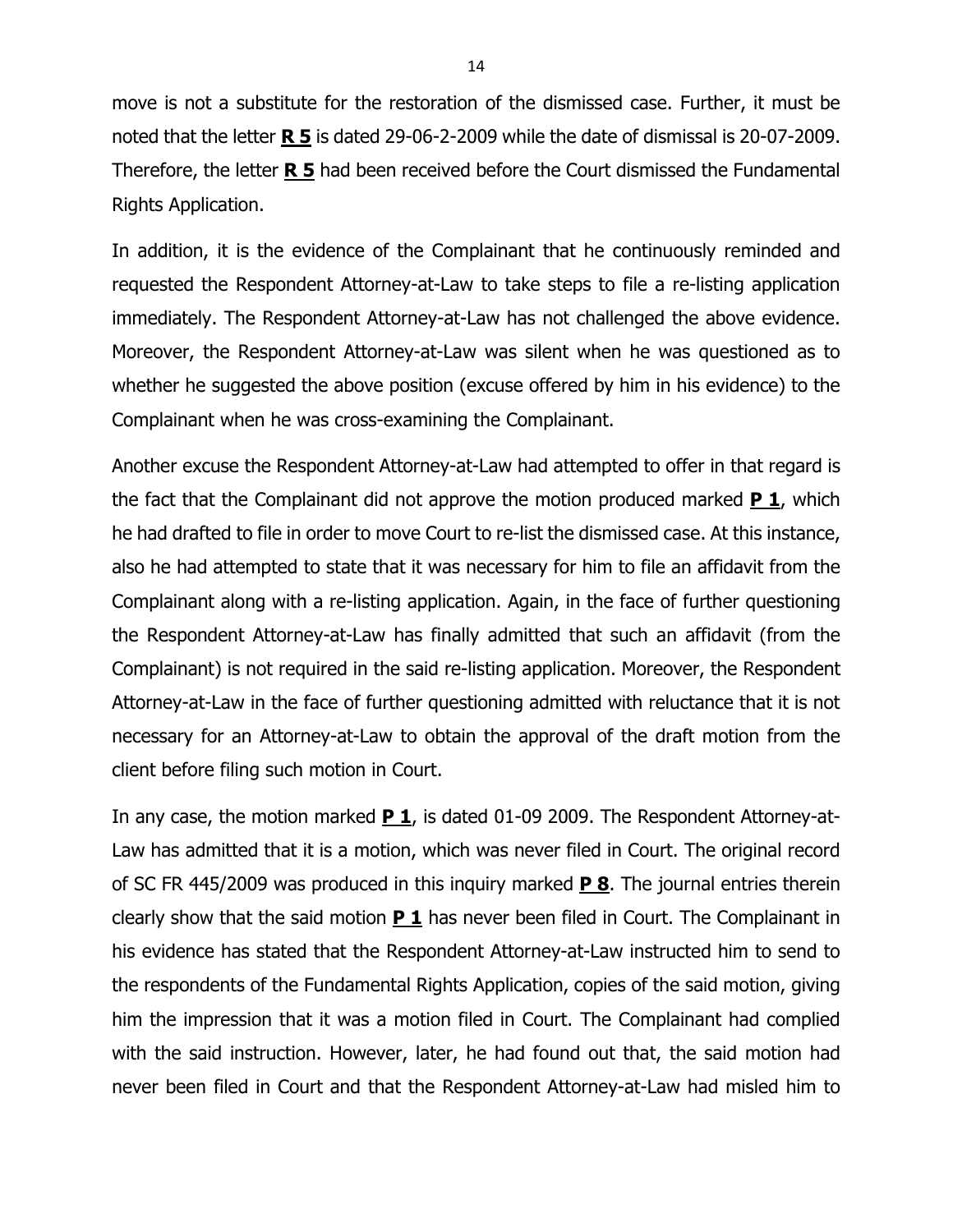believe the contrary. The explanation given by the Respondent Attorney-at-Law in this regard in his evidence is that the Complainant took the said motion for his perusal and approval. However, it could clearly be observed that the motion **P 1** is not merely a draft but a completed motion signed by the Respondent Attorney-at-Law with his seal being stamped on it. Thus, I am of the view that the above explanation by the Respondent Attorney-at-Law must be rejected and the evidence of the Complainant on this point must be accepted. This leads me to conclude that the Respondent Attorney-at-Law has deliberately deceived the Complainant to believe that he had filed the motion **P 1** when he knew very well that it was not so.

On his own admission, the Respondent Attorney-at-Law has had nearly thirty years of practice. Admittedly, he is also familiar with the method of filing re-listing applications. In the light of the above, the Respondent Attorney-at-Law had finally admitted that it was solely his responsibility to ensure taking steps to file a re-listing application without delay.

The Respondent Attorney-at-Law in his evidence reluctantly admitted at the last moment, that he had failed in the above obligations to his client. Indeed, he has not offered any acceptable explanation in that regard. This is a yet another blatant defiance of his professional obligation towards his client.

Thus, I hold that the above-mentioned third main alleged questionable acts/conduct on the part of the Respondent Attorney-at-Law has also been clearly established.

Let me now turn to the first of the above-mentioned main alleged questionable acts/conduct of the Respondent Attorney-at-Law. It is the fact that the Respondent Attorney-at-Law never informed the Complainant that the Fundamental Rights application, which was to be filed, would be time barred and that the Complainant would never have instructed the Respondent Attorney-at-Law to file such an application and paid his fees if he had been appraised of the said time bar.

Following enumerated facts are revealed from the Complainant's (Randilisi Mudiyanselage Karunaratne Banda) evidence.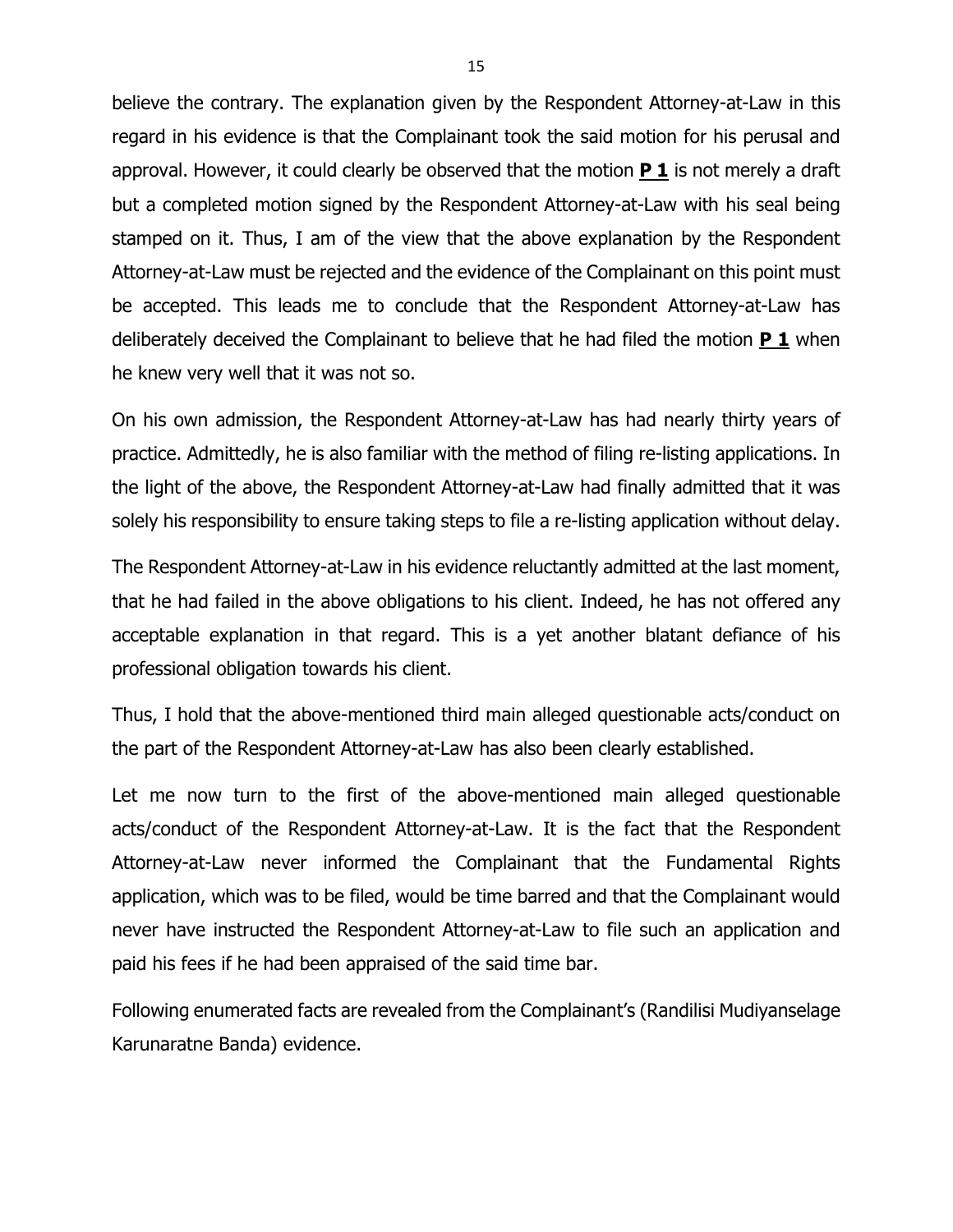- I. He was working as a Management Assistant at the Department of Health Services of the Central Province.
- II. Although he was promoted to the Supra Grade in the Management Assistant Service, the relevant authority had not assigned him any duty comparable with the said new post.
- III. Being aggrieved by the above situation he had tendered retirement papers and refrained from reporting to work.
- IV. As the relevant authority also failed to process his retirement papers, he had lodged a compliant in the Human Rights Commission.
- V. He has not agreed to the proposed settlement at the Human Rights Commission.
- VI. It was thereafter that he consulted, retained and gave instructions to the Respondent Attorney-at-Law to file a Fundamental Rights Application in the Supreme Court.
- VII. He had paid Rs. 50,000/= as an advance payment of the full fee of Rs.  $100,000/$ = requested by the Respondent Attorney-at-Law.
- VIII.The Respondent Attorney-at-Law had delayed filing the said application in the Supreme Court stating that it would be better to first obtain from the Human Rights Commission, an affirmative declaration that the Complainant's fundamental rights had been infringed.
- IX. The Human Rights Commission in the meantime had considered the complaint of the Complainant on 20-01-2009 and 23-02-2009.
- X. In the meantime the officials of the Department of Health had requested the Complainant to report to work and later transferred him to a position in a higher Grade but had failed to attend to his other matters.
- XI. It was in the above circumstances that the Complainant had met the Respondent Attorney-at-Law, paid him the balance Rs. 50,000/= and requested him to file the promised Fundamental Rights Application in the Supreme Court.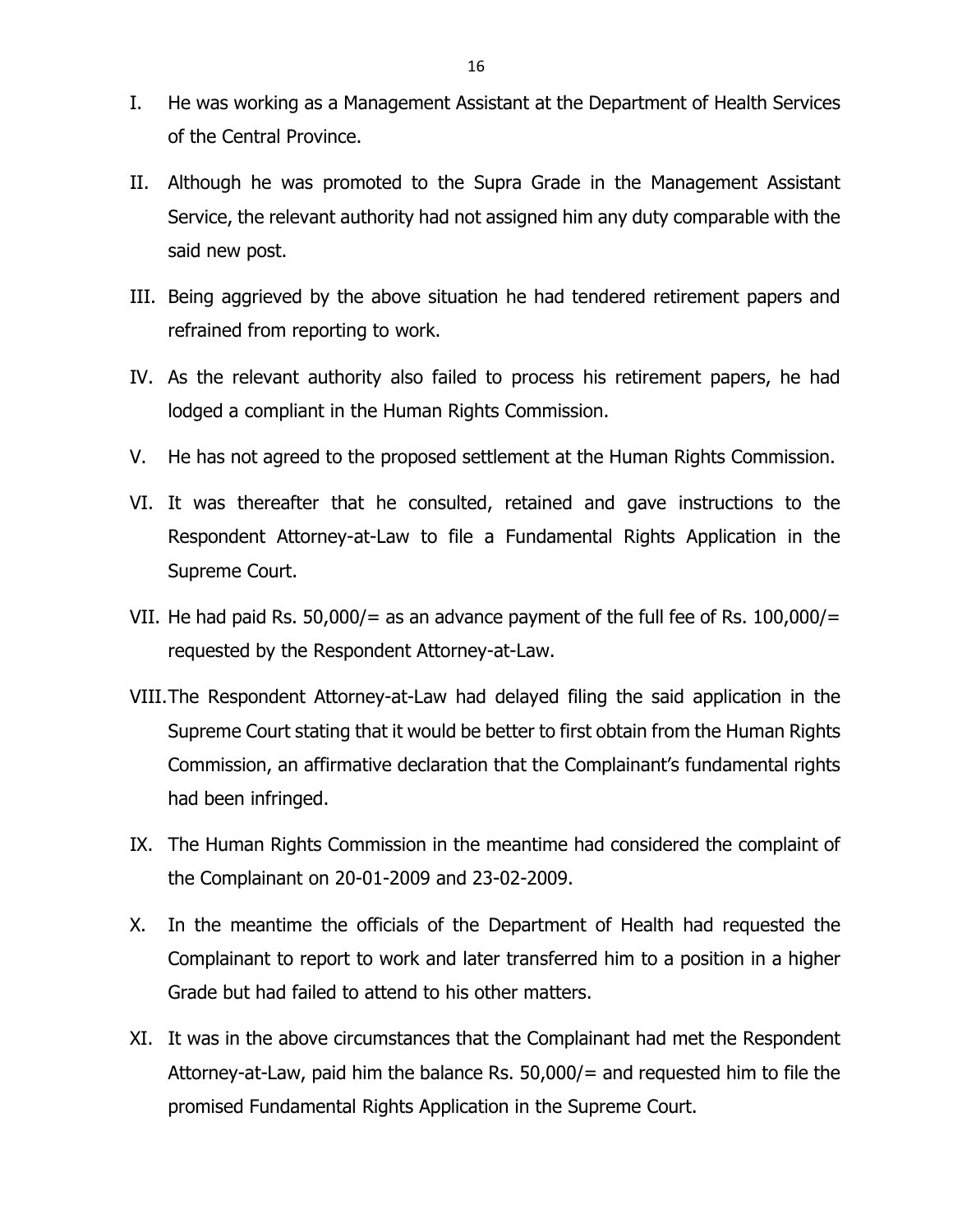With regard to the above-mentioned complaint relating to the failure to inform the complainant of the time bar, the Respondent Attorney-at-Law appears to be taking up the position that the alleged infringement in the relevant Fundamental Rights application is a continuing infringement. When considering the evidence of the Respondent Attorneyat-Law relating to the above position in the light of the fact that the Court has dismissed the application on the basis that the Petitioner was absent and unrepresented, I am inclined, in fairness to the Respondent Attorney-at-Law, to refrain from making any adjudication on the said first main alleged questionable acts/conduct by the Respondent Attorney-at-Law. Moreover, the fact that there had been some proceedings before the Human Rights Commission too supports taking this course of action. Thus, I would not proceed to determine and make a pronouncement on the first of the above-mentioned main alleged questionable acts/conduct of the Respondent Attorney-at-Law leaving the Respondent Attorney-at-Law to enjoy the benefit of any doubt in this regard.

In the aforesaid circumstances, and for the foregoing reasons, I hold that the abovementioned acts namely second and third acts/misconduct by the Respondent Attorneyat-Law have been proved to the satisfaction of Court and that the said acts amount to acts of deceit and/or malpractice in terms of section 42(2) of the Judicature Act. Therefore, I find the Respondent Attorney-at-Law guilty of deceit and malpractices referred to above in paragraphs (a) to (e).

The Respondent Attorney-at-Law has not been sincerely and truly repentant over the above breaches for which he is clearly liable. Instead, he was determined to the last stages of the inquiry to contest the said allegations. He admitted his responsibility when he could no longer face the questioning. That necessarily indicates the absence of any remorse on his part in relation to the said acts of defiance.

Further, the Respondent Attorney-at-Law has not thought it important to ensure attendance at the preliminary inquiry into this incident, which was conducted by a disciplinary committee of the Bar Association of Sri Lanka. When asked about the said default, he gave a reason, which he had offered for the first time in this Court. He has had no interest to have the said reason communicated to the said disciplinary committee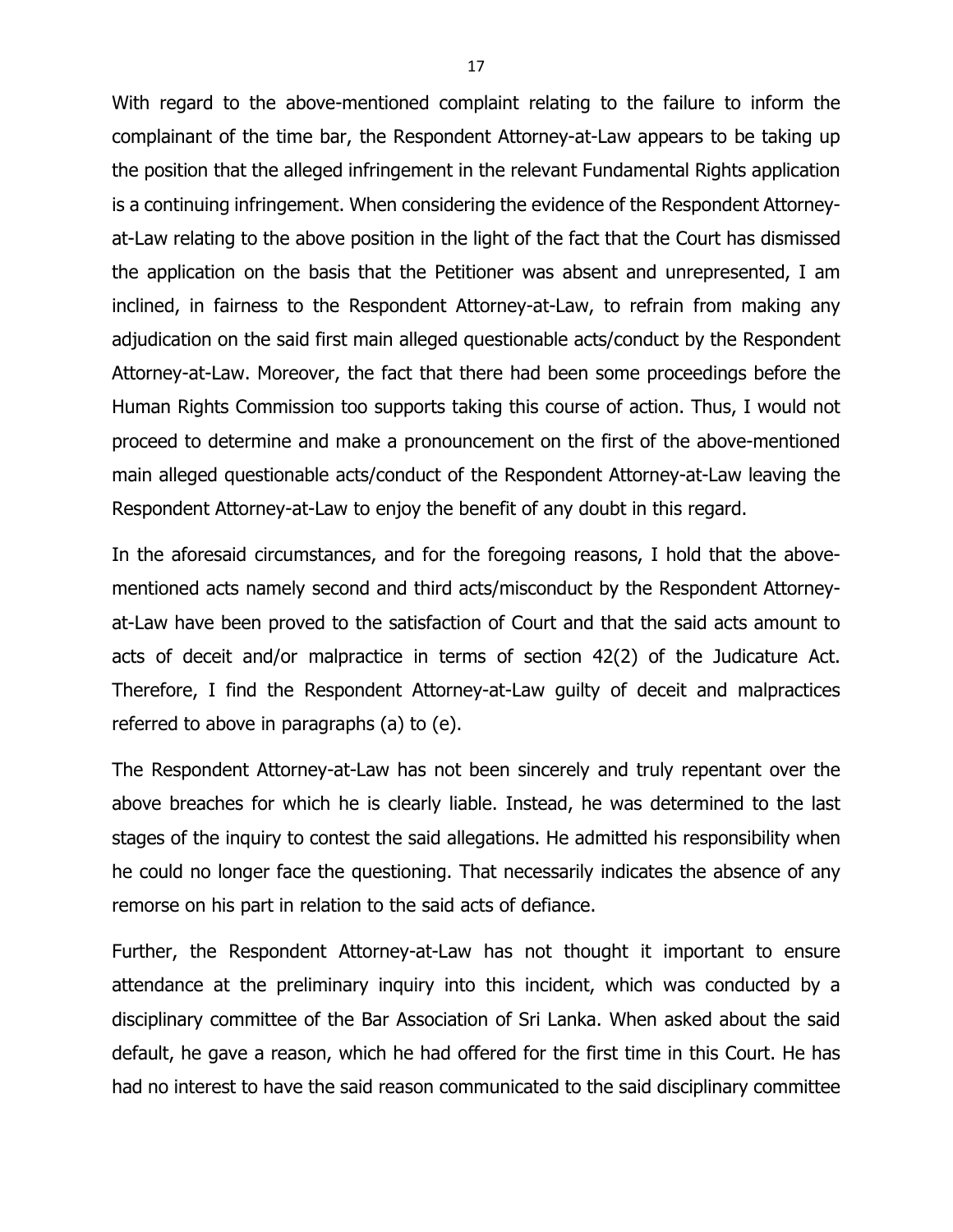within a reasonable time. This is despite the notice sent to him by the Registrar of Supreme Court. In my view, this is not the kind of conduct expected from the practitioners in this noble profession.

Rule 60 of the Supreme Court (Conduct of and Etiquette for Attorneys-at-Law) Rules 1988 published in the Gazette Extraordinary of the Democratic Socialist Republic of Sri Lanka No. 535/7 dated 07-12-1988 states as follows.

"an Attorney-at-Law must not conduct himself in any manner which would be reasonably regarded as disgraceful or dishonourable by Attorneys-at-Law of good repute and competency or which would render him unfit to remain an Attorney-at-Law or which is inexcusable and such as to be regarded as deplorable by his fellows in profession."

It is also relevant to note that while rule 61 states that an Attorney-at-Law shall not conduct himself in any manner unworthy of an Attorney-at-Law, rule 62 states that these rules are not exhaustive.

In terms of section 42 of the Judicature Act, the Supreme Court has been vested with the power to suspend from practice or remove from office, any Attorney-at-Law who is found to be guilty of any deceit or malpractice.

It must be borne in mind that this Court admits and enrolls as Attorneys-at-Law in terms of section 40 of the Judicature Act, only persons of good repute and of competent knowledge and ability. Such Attorneys-at-Law are entitled by law to assist and advise clients and to appear, plead or act in every Court or other institution established by law for the administration of justice. Thus, it is a reasonable expectation of public that the Attorneys-at-Law they retain would fulfil their professional obligations towards them to the best of their ability. They would not expect the retained Attorneys to deceive them.

Section 42 has entrusted this Court with the responsibility of maintaining the aforesaid standards. Thus, this Court has a duty to take into consideration, the interests and aspirations of the general public, in particular litigants, the need to maintain the quality of administration of justice, and the need to maintain the standards expected from the